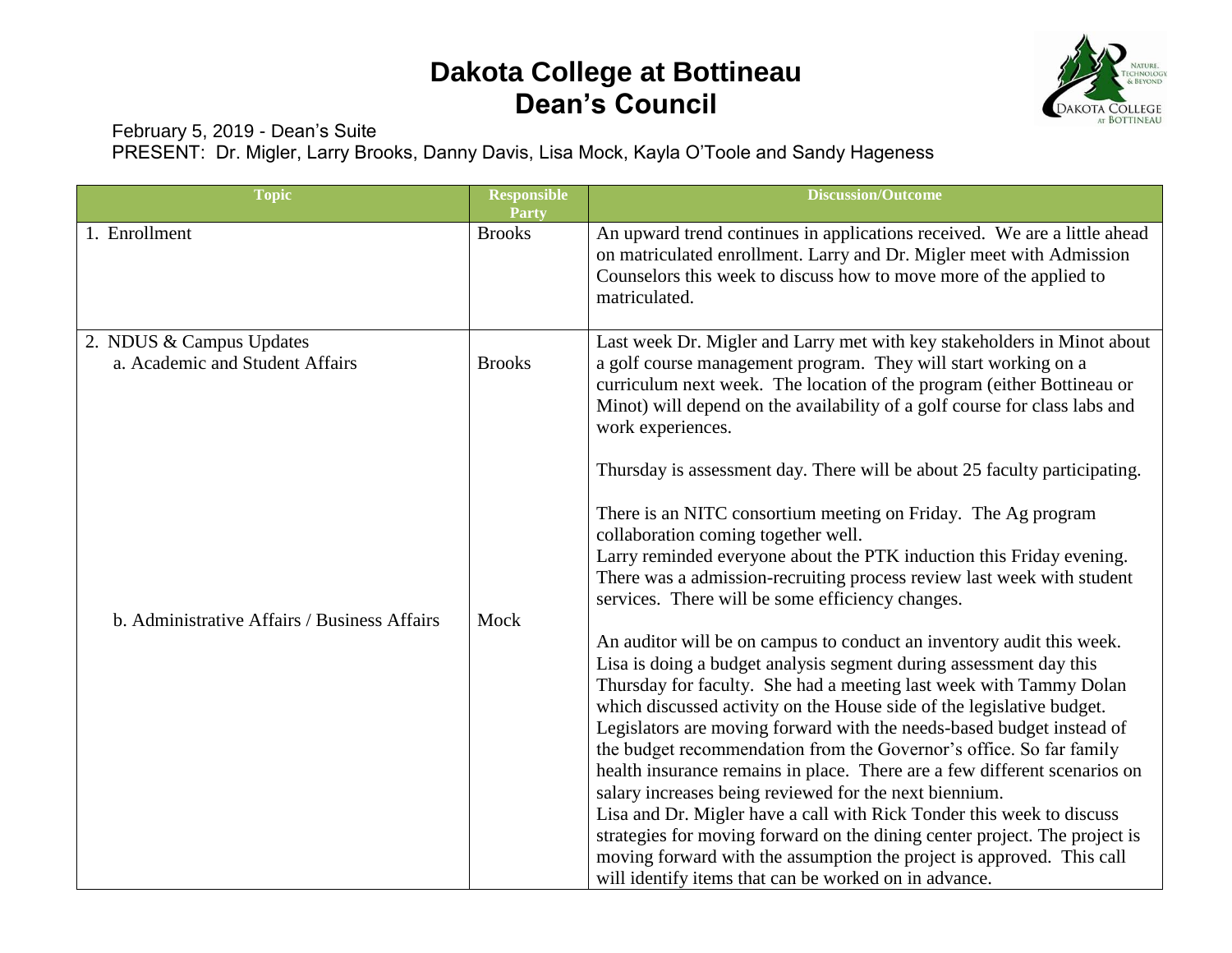

| c. NJCAA Mon Dak / Athletics                                                | Davis                         | Basketball lost to NDSCS last night and lost last Thursday night at home.<br>Jack Pack is this Thursday vs United Tribes. Hockey is at WSC this<br>evening, they leave about noon today. They lost two this weekend to<br>NDSU and are at home Friday and Saturday, weather permitting vs<br>Concordia, WI. Athletics Dept. Will meet with Dr. Migler to help<br>department start working on department strategic plan. Football will be<br>signing about 20 athletes tomorrow.                                                                                                                                                                                                                                                                                                                                   |
|-----------------------------------------------------------------------------|-------------------------------|-------------------------------------------------------------------------------------------------------------------------------------------------------------------------------------------------------------------------------------------------------------------------------------------------------------------------------------------------------------------------------------------------------------------------------------------------------------------------------------------------------------------------------------------------------------------------------------------------------------------------------------------------------------------------------------------------------------------------------------------------------------------------------------------------------------------|
| d. Distance Education Council/Distance Ed.<br>and Academic Support Services | O'Toole<br>Hageness<br>Migler | Kayla is finalizing the community ed events. The group fitness was on<br>Sunday and went well with nine people participating. The next one will<br>be held Tuesday night. Food class offered tonight by Zahra. The<br>February schedule is out and working on finalizing a few things in March,<br>April and one class in May.<br>Working on the dual credit schedule. Garrison is coming back to DCB's<br>DC programs. Deana Schmitt will be teaching again, and Kindred teacher<br>wants to teach more math classes. The final enrollment was short 14<br>students. Magic City Campus was closed yesterday due to the weather so<br>missed the closing day on enrollment. There are 249 students entered for<br>dual credit to date, add 14 and a DC enrollment is up slightly. Gone<br>Sunday through Tuesday. |
| e. Public Affairs Council                                                   |                               | Dr. Migler will be interviewing on the radio this week about DCB's<br>economic impact on the community. Postcard mailings continue with two<br>more going out this week.                                                                                                                                                                                                                                                                                                                                                                                                                                                                                                                                                                                                                                          |
| f. Chancellor's Cabinet / Dean's Update                                     |                               | Dr. Migler asked for input on a graduation speaker.<br>The Foundation director starts today, Leslie Herslip-Stevens. She lives in<br>Mohall and is originally from Bottineau.<br>The SBHE continues to review the proposal for three separate boards.<br>There is a new proposal to decrease it to two boards; one for UND/NDSU<br>and one for the remaining colleges. Lisa indicated that she understands<br>they may be asking for a fiscal note on the cost of an additional board(s).                                                                                                                                                                                                                                                                                                                         |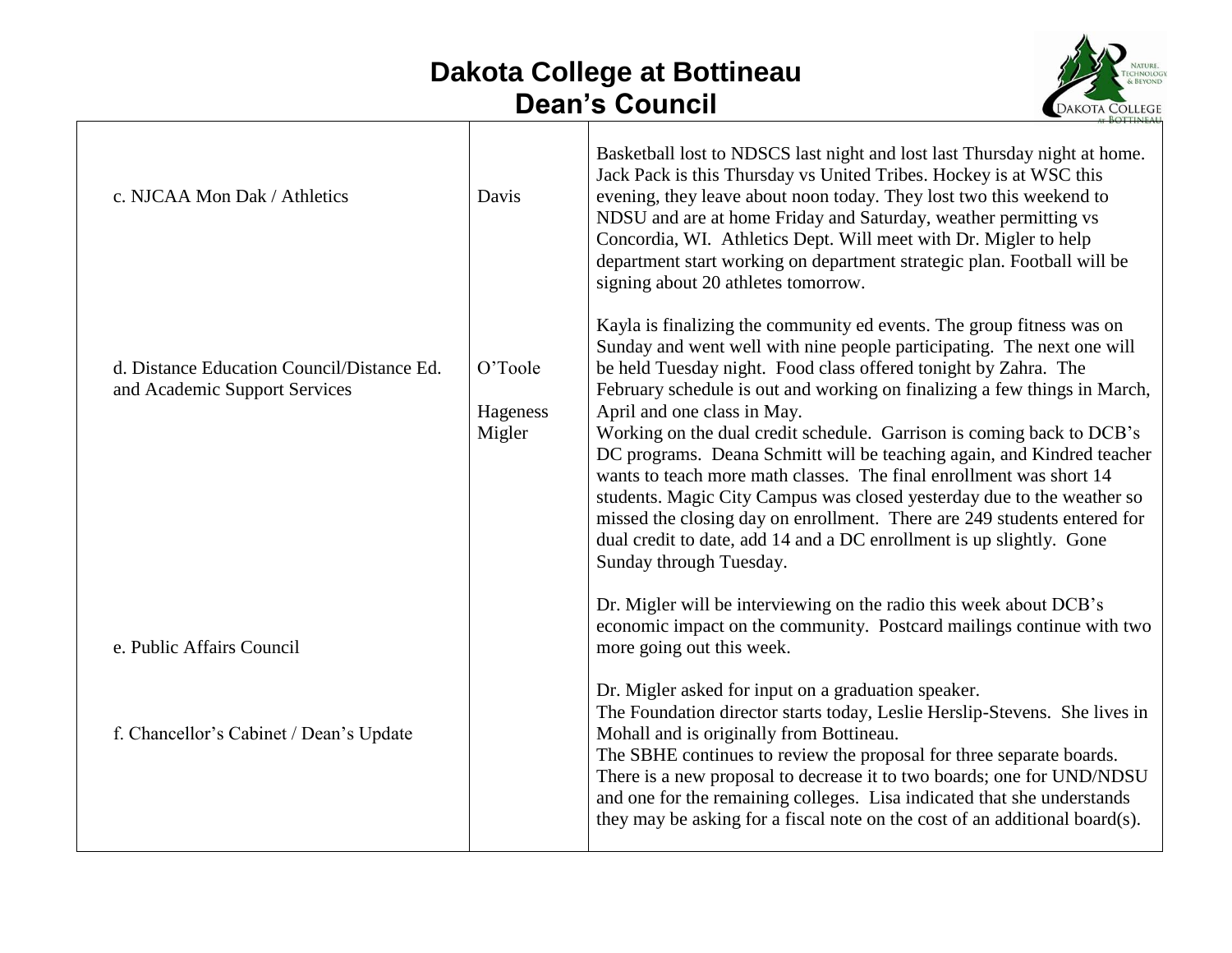

|                                         |               | The Fee Payment committee is looking at student drops for non-payment.<br>There will be a meeting with Sodexo to discuss the process and identify<br>what is the fall-back strategy when meal plan is cut off.<br>Dr. Migler asked the Council to consider ideas for salary adjustments. As<br>the Leg. determines the new biennium salary adjustments there may be<br>room to do salary adjustments based on merit or performance.<br>Larry shared that in the past all faculty eligible for merit, market or<br>adjustment were accessed accordingly. Accomplishments were identified |
|-----------------------------------------|---------------|-----------------------------------------------------------------------------------------------------------------------------------------------------------------------------------------------------------------------------------------------------------------------------------------------------------------------------------------------------------------------------------------------------------------------------------------------------------------------------------------------------------------------------------------------------------------------------------------|
|                                         |               | with a merit percentage attached to each one of these areas.<br>We need to develop a system and be consistent within the department.<br>Part of the challenge will be in the salary determination by the State.                                                                                                                                                                                                                                                                                                                                                                         |
|                                         |               | Curtains for the gym have been ordered and should be arriving by the end<br>of the month.                                                                                                                                                                                                                                                                                                                                                                                                                                                                                               |
|                                         |               | Summer facilities projects are bding reviewed. Lisa and Dr. Migler have<br>looked at available funds, estimated at \$300,000 worth of projects. Goal<br>is to have projects decided by June 1. Some of the projects include:<br>Thatcher – finishing off the men and women's restrooms men, repair<br>bookstore floor, update to the training room with new ceiling tiles and<br>new flooring in locker rooms.                                                                                                                                                                          |
|                                         |               | Molberg – new siding on the east side, finish parking lot provided there<br>are some Forest Services funds available to assist. Update the IVN room.<br>Student Center – north side window updates.                                                                                                                                                                                                                                                                                                                                                                                     |
|                                         |               | Miscellaneous odds and ends. – stoker chain in the coal fired boiler needs<br>to be replaced.<br>Unesco is finalizing their proposal and have asked questions about DCB's<br>extraordinary repair funds.                                                                                                                                                                                                                                                                                                                                                                                |
| 3. Other                                |               | <b>Click Here for Attachments</b>                                                                                                                                                                                                                                                                                                                                                                                                                                                                                                                                                       |
| • Emotional Support Animal (ESA) Policy | <b>Brooks</b> | Larry presented the Emotional Support policy as recommended for<br>approval by the Faculty Senate. This will be a student handbook policy.                                                                                                                                                                                                                                                                                                                                                                                                                                              |
|                                         |               | Moved by Kayla O'Toole to approve, second by Lisa Mock. Motion<br>carried.                                                                                                                                                                                                                                                                                                                                                                                                                                                                                                              |